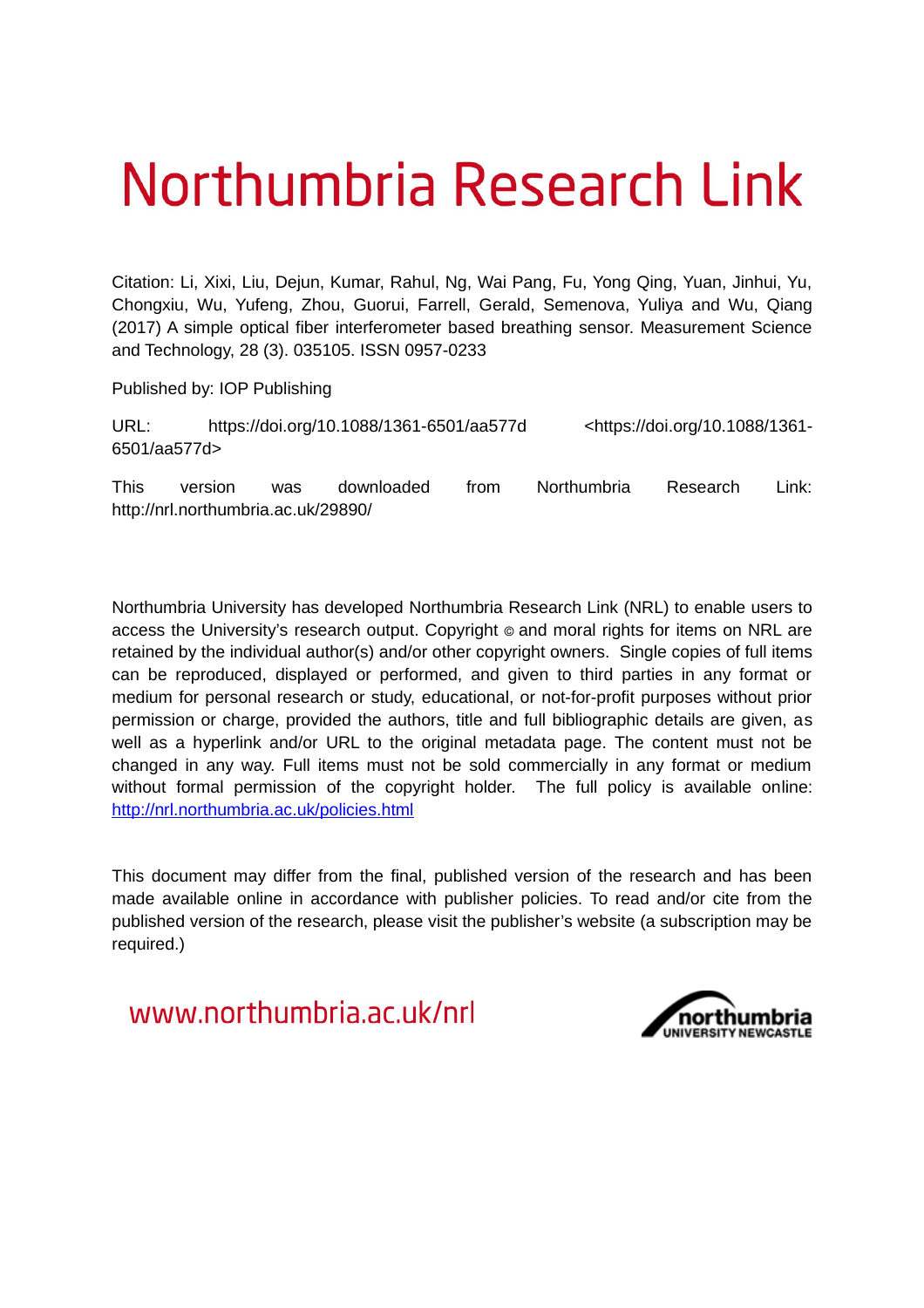# **A simple optical fiber interferometer based breathing sensor**

**Xixi Li1# , Dejun Liu2# , Rahul Kumar1# , Wai Pang Ng<sup>1</sup> , Yong-qing Fu<sup>1</sup> , Jinhui Yuan,3\* Chongxiu Yu,<sup>3</sup> Yufeng Wu,<sup>4</sup> Guorui Zhou,<sup>5</sup>Gerald Farrell,<sup>2</sup> Yuliya Semenova,<sup>2</sup> and Qiang Wu1\***

*<sup>1</sup>Department of Mathematic, Physics and Electrical Engineering, Northumbria University, Newcastle Upon Tyne, NE1 8ST, United Kingdom <sup>2</sup>Photonics Research Centre, Dublin Institute of Technology, Kevin Street, Dublin 8, Ireland*

*<sup>3</sup>State Key Laboratory of Information Photonics and Optical Communications, Beijing University of Posts and Telecommunications, Beijing 100876, China*

*<sup>4</sup>Institute of Engineering, Lishui University, Zhejiang, China <sup>5</sup> Laser Fusion Research Center, China Academy of Engineering Physics, Mianyang 621900, China*

*# these authors have equal contributions to this paper*

*\* corresponding author: [qiang.wu@northumbria.ac.uk;](mailto:qiang.wu@northumbria.ac.uk) yuanjinhui81@163.com*

## **ABSTRACT**

A breathing sensor has been experimentally demonstrated based on a singlemode-multimode-singlemode (SMS) fiber structure which is attached to a thin plastic film in an oxygen mask. By detecting power variations due to the macro bending applied to the SMS section by each inhalation and exhalation process, the breath state can be monitored. The proposed sensor is capable of distinguishing different types of breathing conditions including regular and irregular breath state. The sensor can be used in a strong electric/magnetic field and radioactive testing systems such as Magnetic Resonance Imaging (MRI) systems and computed tomography (CT) examinations where electrical sensors are restricted.

#### **INTRODUCTION**

Breathing rate is defined as the frequency of breaths taken within a certain amount of time. The typical breathing rate for a healthy adult at rest is between 12 and 20 breaths per minute. It is recognized as one of the most important human vital signs to assess physiological state. A lot of valuable information related to cardiac, neurological and pulmonary conditions can be obtained by analyzing the breathing data [1]. For example, patients' heart and lung diseases can be identified by monitoring breathing in a hospital setting.

There are various methods for breathing measurements such as monitoring the air exhaled through the nose and mouth, or external movement of the thoracic cavity/chest. Based on different working principles, a number of breath sensors have been proposed, such as sensors utilizing humidity or temperature measurements, capnometer and spirometer to monitor breathing behavior [2]. To date, most of the commercialized breath measurement devices are based on electronic sensors, which can be easily influenced by local electric/magnetic fields due to the presence of metallic parts or electrical conductive wires. Consequently, electronic breathing sensors are not suitable for applications associated with strong electric/magnetic environments [3], for example, in a magnetic resonance imaging (MRI) system. However, in many practical situations it is important to monitor the respiratory rate and apnea during the use of MRI.

Fiber optic sensors have intrinsic advantages of fast response, very compact size, immunity to electromagnetic interference and remote sensing capabilities and hence have recently attracted growing attention in applications for breath monitoring. For example, Krehel et al. [4] reported a textile-based respiratory sensing system by integrating polymeric optical fibers (POFs) into a carrier fabric to form a wearable sensing system. This respiratory sensing system was placed on a human torso and operated based on the measurement of light intensity changes in POFs as a result of applied pressure. Chen et al. [5] proposed a tapered-tip fiber-optic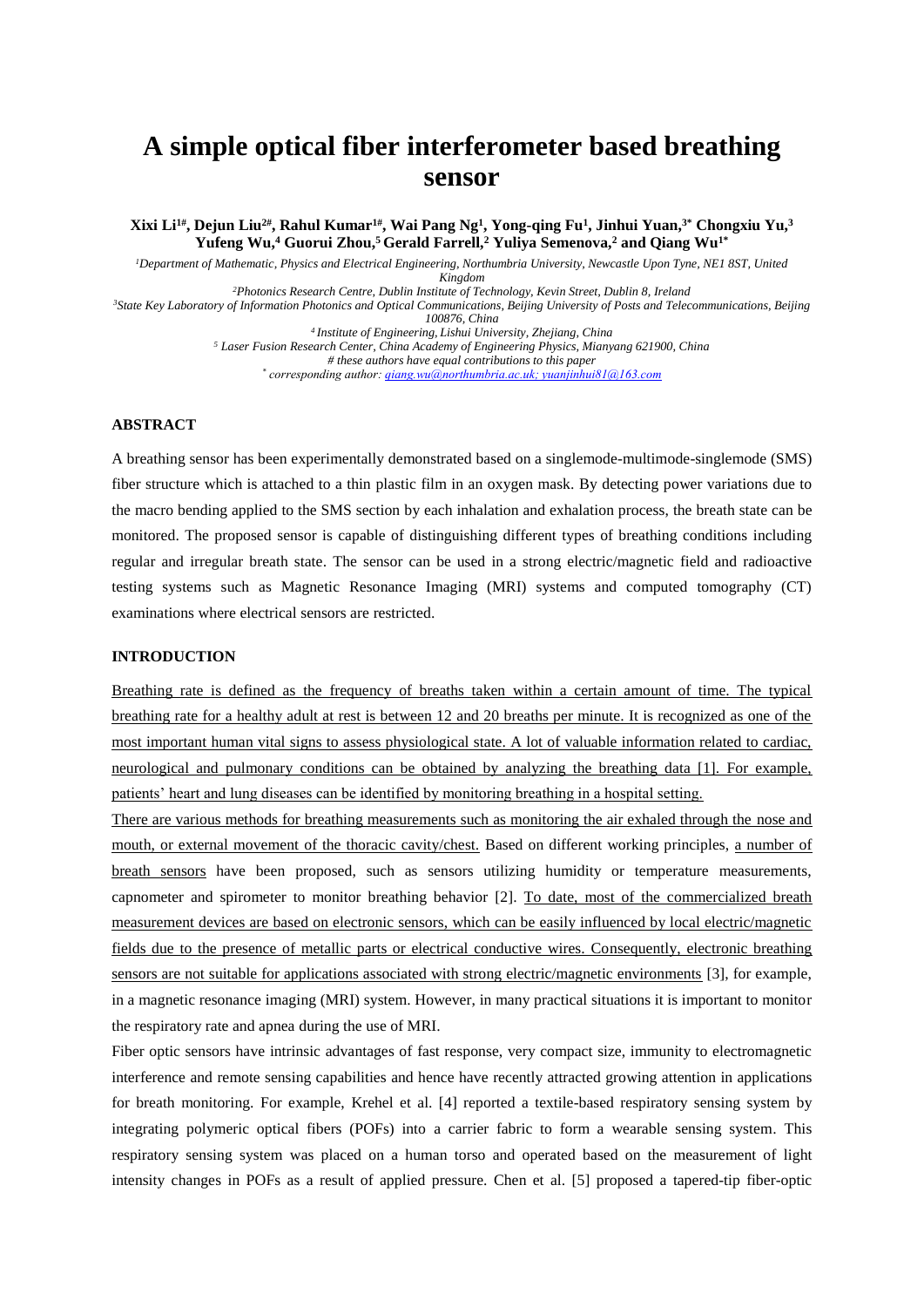fluorescence oxygen sensor for monitoring human breathing. A POF based force change based breathing rate sensor was reported by Mohanty et al. [6]. Kang et al. [7] designed an optical fiber-based breathing sensor by applying a multi-layered inorganic nanocluster and polymer thin films on the distal ends of optical fibers. The sensor detects the variation in relative humidity that occurs between inhaled and exhaled breath and features non-invasive, fast and reliable monitoring of respiratory airflow. Previously, we also reported a humidity based breathing sensor with an agarose infiltrated photonic crystal fiber interferometer [8]. A. Smith et al. [9] proposed a non-invasive temperature based respiration sensor to track the breathing cycle during respiratory gating. Respiration sensors utilizing optical fiber bending effects have been regarded as a promising technique and widely investigated [10-13], for example. J. Witt et al. [10] developed a monitoring system for continuous measurement of abdominal and thoracic respiratory movement using optical fiber sensors based on macrobending effects. All the above mentioned sensors either suffer from coating fabrication difficulties (time consuming, non-uniformity, limited life time and poor stability) or from a complexity of the sensing system. For example, a fiber Bragg grating (FBG) based breath sensor normally requires monitoring of the Bragg wavelength shift [14], so that the system suffers from a relatively high cost for both interrogation equipment (for example, a wavelength interrogation system) and the FBG sensor itself.

Single mode-multimode-single mode (SMS) fiber structures have been intensively investigated as refractive index (RI), temperature and humidity sensors over the past decade [15-19]. In our previous report, we have proved that an SMS fiber structure is sensitive to macro bending [20-21]. In this letter, for the first time we propose a simple, cost effective breathing sensor based on an SMS fiber structure, which monitors the power variations (instead of wavelength shift for an FBG sensor), showing a fast and reliable response to different types of breathing conditions (regular, irregular, slow and urgent breath state). The proposed breath sensor does not require any coating (and hence has long life-time) and is mechanically robust.

## **PRINCIPLE AND EXPERIMENTAL SETUP**

Figure 1(a) shows a schematic diagram of the proposed SMS fiber structure. Light entering from a single mode fiber (SMF) to the multimode fiber (MMF, typically has a step-index profile), excites multiple modes propagating along the MMF section. The field in the MMF section will be distributed symmetrically with the respect to the fiber axis due to the symmetrical refractive index (RI) profile distribution. However, if the MMF is bent, the RI distribution is no longer symmetric so that even a minor bend within the MMF section will introduce significant power variations at the output of the SMS fiber structure [22]. If such an SMS sensor is embedded within a flexible membrane positioned near the patient's mouth, the breathing process will introduce macro bends to the SMS structure and hence will result in light power variations at the output of the SMS fiber structure. By monitoring the light power variation rate, the breathing rate can be measured. In our experiments, a short section of a multimode fiber  $(AFS105/125Y \text{ with a core diameter of } 105 \mu \text{m and cladding diameter of } 125 \text{ m}$  $\mu$ m) with a length of circa 20 mm was fusion spliced between two singlemode (SMF-28) fibers and attached to a thin plastic film within an oxygen mask as shown in Figure 1(b). The SMS fiber was fixed on a plastic film which was wrapped around two thin support rods. The distance between the SMS based breathing sensor and patient's nose was set to approximately 50 mm and can be adjust in real applications depending on the condition of the patient. When the patient is breathing, the air flowing from their nose/mouth will induce pressure on the thin plastic film and hence will bend the SMS sensor, resulting in power variations at the output of the sensor.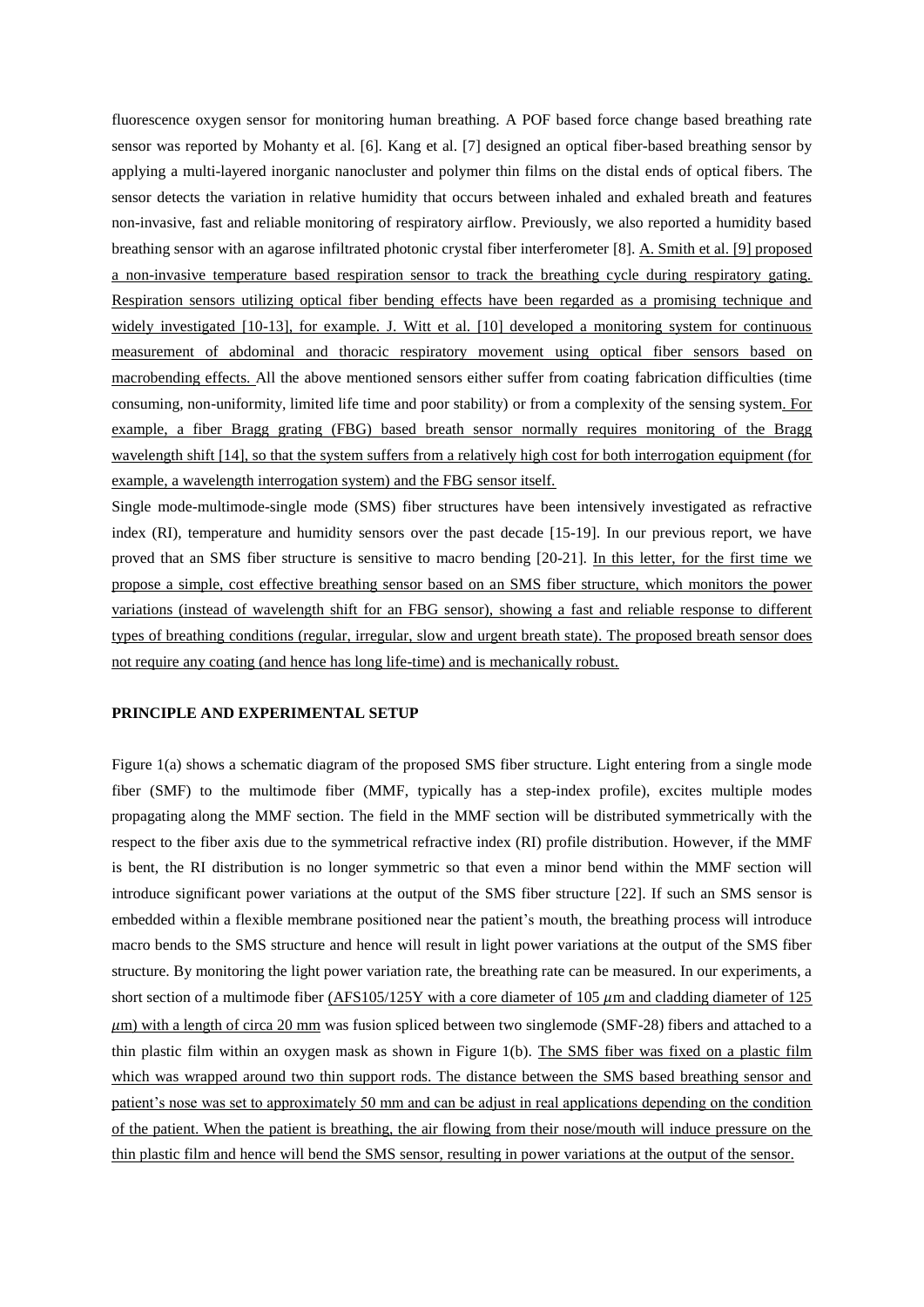

Fig. 1. (a) Schematic diagram of an SMS fiber structure and (b) a schematic diagram and a photograph of the real prototype of the oxygen mask with embedded SMS.

Figure 2 illustrates the schematic diagram of the experimental setup used for breath state monitoring. The broadband optical source (Thor Labs S5FC 1550P) used in the experiment is a superluminescent diode with a central wavelength of 1550 nm. Light transmitted through the SMS structure is converted into an electrical signal by a photo-detector and acquired with a data acquisition system (NI-ELVIS II), and then analysed using a program based on the Lab-View software.



Figure 2. Schematic diagram of the breath monitoring experimental setup.



Figure. 3 Spectral responses of the SMS breath sensor during inhalation and exhalation process.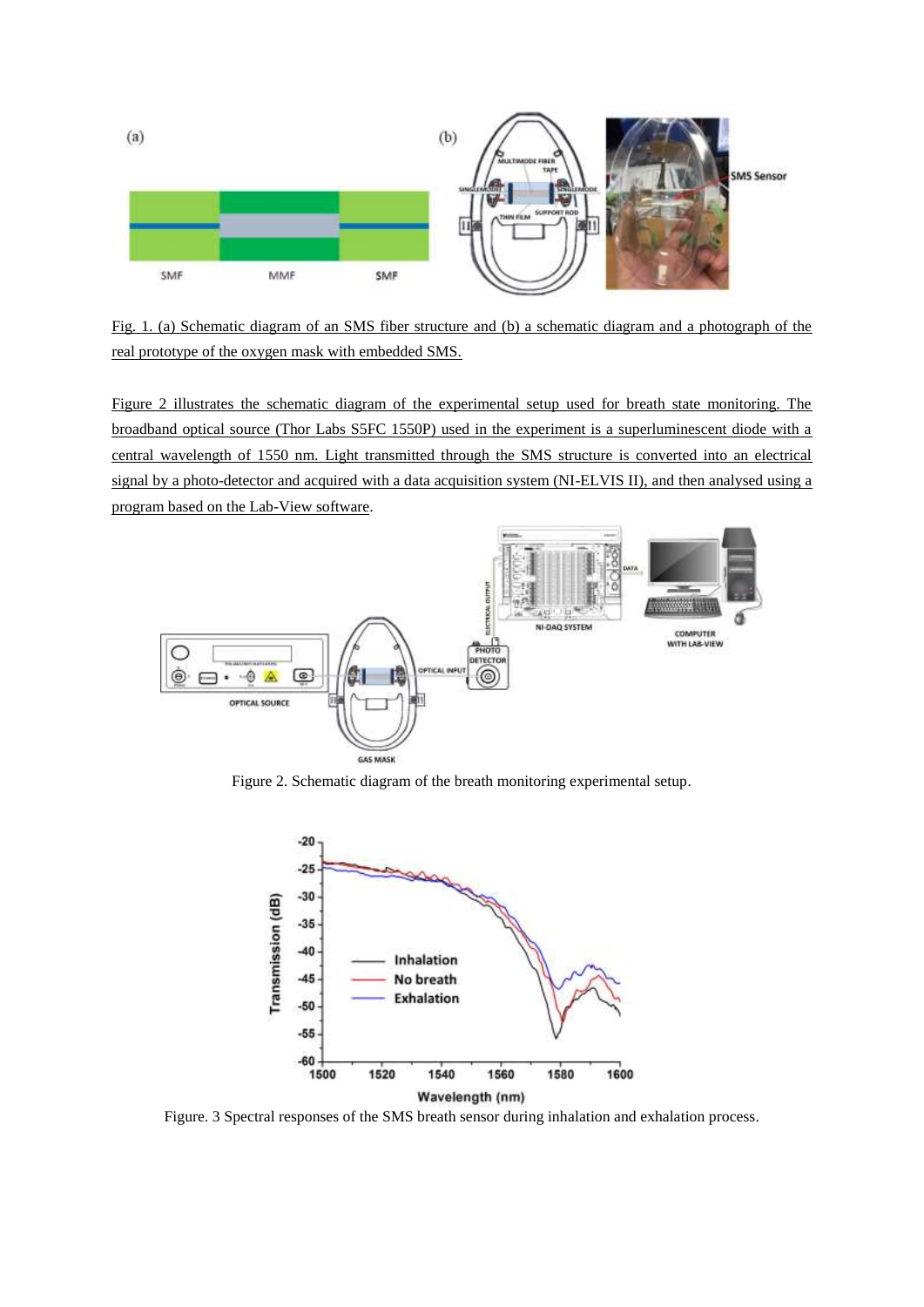#### **RESULTS AND DISCUSSION**

Figure 3 illustrates the transmission spectral response during the inhalation and exhalation process. The inhalation and exhalation cycles will result in different forces applied on the plastic film which in turn will induce different bend radii in the SMS fiber structure and hence different spectral responses are recorded by the Photodetector.

Figure 4 illustrates the breath pattern for a regular breath state tested during 30 seconds. The upper plot (black line) shows the votage change (representing the transmitted power variations detected by the photodetector) corresponding to the real time breathing response. During the exhale cycle, the air flow from the patient's nose will introduce bent to the SMS sensor, resulting in a power variation transmitted to the photodector, therefore the valleys and peaks of the photodetector response in Figure 4 represent inhalation and exhalation cycles respectively. It is noted that due to the fact that the SMS sensor itself is bound to a thin plastic film it is difficult to ensure it is attached in a perfectly straight position. In addition, the power detected by the photodetector doesn't remain constant due to inevitable environmental fluctuations such as air flow, vibration, incomplete recovery of the plastic film shape, etc. It is hence impossible to set a fixed value as the threshold for determining either inhalation or exhalation states. However, this problem can be solved by setting a dynamic threshold as an average value of all the adjacent peak and valley pairs as shown in Figure 4 with a red spot line plot. The lower plot in the figure 4 is the breathing cycle indicator calculated from the breathing pattern in the upper plot using a dynamic threshold. In the experiment, we define the value lower than the threshold as breathing state '0' which corresponds to an inhalation, while the value higher than the threshold - as breathing state '1' which corresponds to an exhalation. It is clear from the Figure 4 that the SMS fiber structure based breathing sensor can be easily used for monitoring the regular breathing process.



Figure 4. Experimentally recorded breathing pattern and dynamic threshold in real time (upper plot) and the corresponding breath analysis program response (lower plot) to a regular breathing pattern.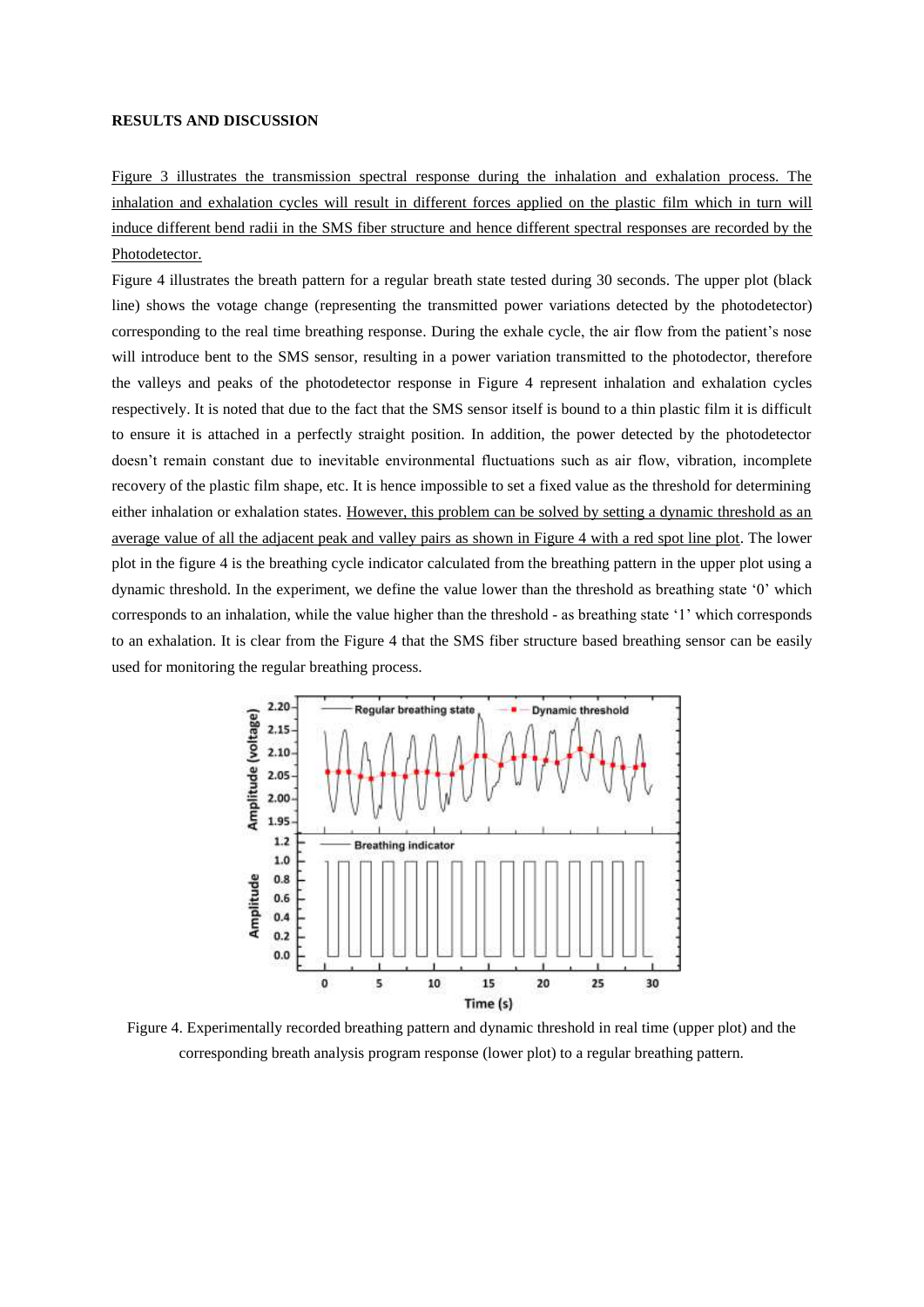

Figure 5. Experimentally recorded breathing pattern and dynamic threshold in real time (upper plot) and the corresponding breath analysis program response (lower plot) to an irregular breathing pattern.

In order to demonstrate that our breathing sensor system is capable of monitoring various breathing states in real time, three more breathing behaviors were tested and the corresponding breathing patterns were shown in Figure 5, Figure 6 and Figure 7 with respect to irregular, urgent and slow breathing. One can see that our sensor can easily distinguish between the above different types of breathing conditions.



Figure 6. Experimentally recorded breathing pattern and dynamic threshold in real time (upper plot) and the corresponding breath analysis program response (lower plot) to an urgent breathing pattern.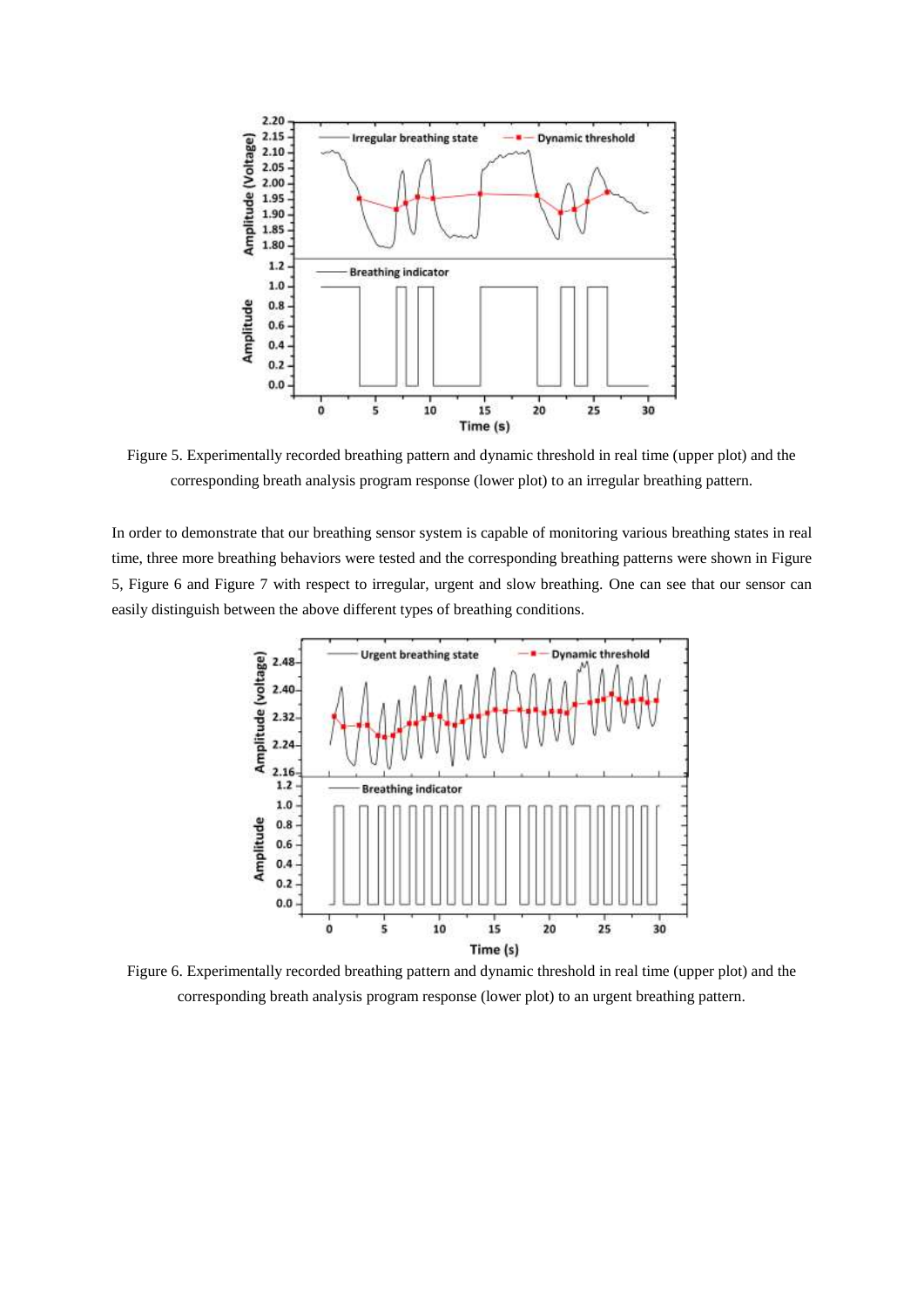

Figure 7. Experimentally recorded breathing pattern and dynamic threshold in real time (upper plot) and the corresponding breath analysis program response (lower plot) to a slow breathing pattern.

## **CONCLUSION**

A simple SMS fiber structure based breathing sensor has been proposed. The sensor can be used in strong electric/magnetic field and radioactive environments such as during MRI and CT examinations where traditional electronic sensors could not be applied. By detecting the transmitted optical power variations due to fiber bending resulting from inhalation and exhalation cycles, people's breathing state can be monitored in real time. The proposed sensor can help to easily distinguish between the different types of breathing conditions from a regular and irregular breathing to an urgent and slow breathing patterns. It features advantages of easy fabrication, low cost, fast response and potentially good resistance to environmental contamination.

# **ACKNOWLEDGMENT**

This work is supported by DIT FIOSRAIGH 2012 (Dean of Graduate Studies Award); Open Fund of IPOC (BUPT).

#### **REFERECES**

[1] S. R. Braun, Clinical Methods, The History, Physical, and Laboratory Examinations (Butterworth Publishers, Stoneham, MA, 1990), Chap. 43.

[2] F. Q. Al-Khalidi, R. Saatchi, D. Burke, H. Elphick, and S. Tan, "Respiration rate monitoring methods: a review," Pediatr. Pulmonol. 46(6), 523–529(2011).

[3] M. F. Dempsey and B. Condon, "Thermal injuries associated with MRI," Clin. Radiol. 56(6), 457– 465(2001).

[4] M. Krehel, M. Schmid, R.M. Rossi, L.F. Bona Boesel, G.-L. Scherer and L.J. An, "Optical Fibre-Based Sensor for Respiratory Monitoring", Sensors, 14, 13088-13101(2014).